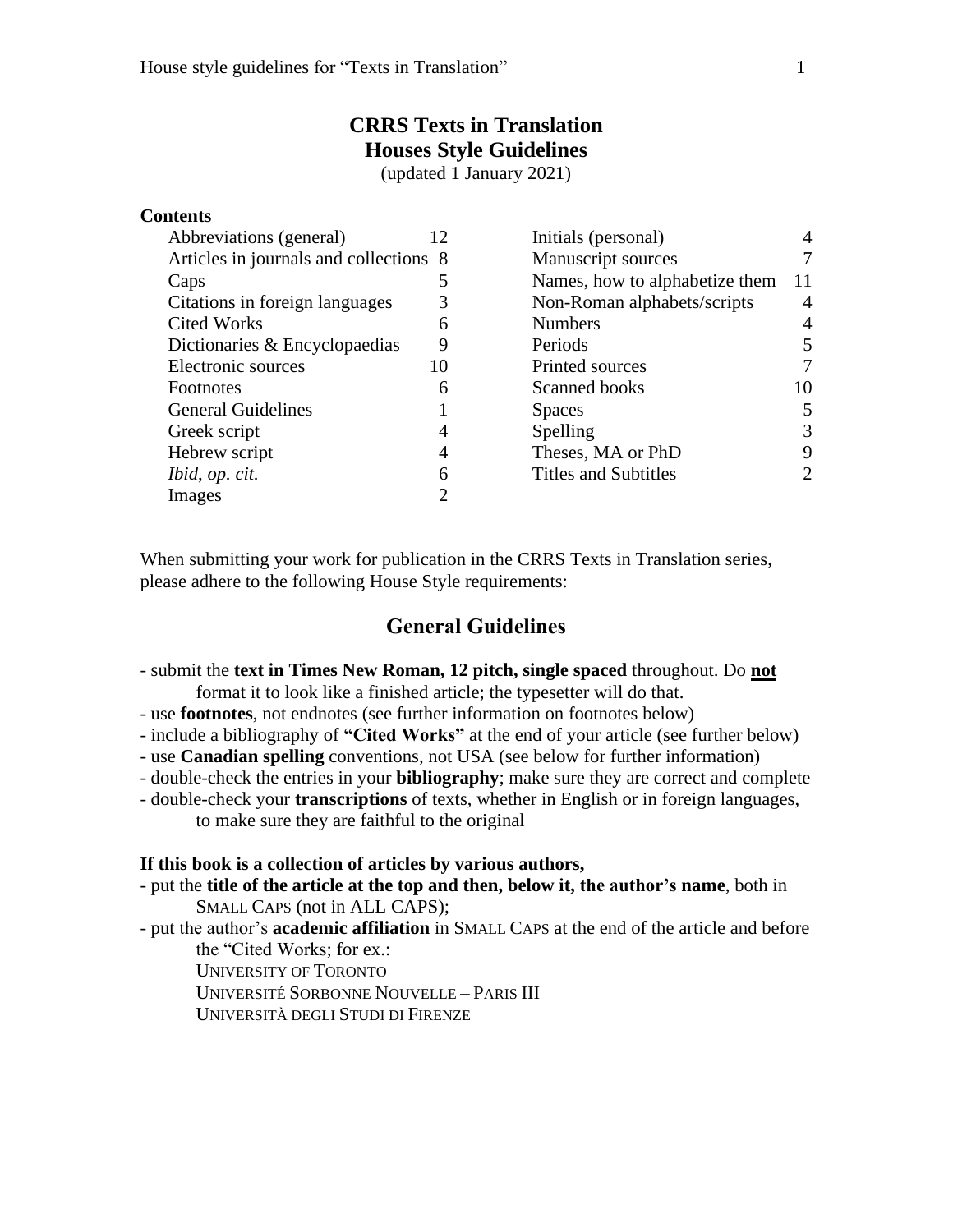### **TITLES and Subtitles**

- the title of the article should be centred and in SMALL CAPS

- subtitles within an article or chapter should be centred and in *Italics*

- sub-subtitles should be *Flushed Left and in Italics*

Note: it is often a good idea to provide subtitles for the various sections of your article, especially if your article does have various sections to it.

### **Images**

If you are including images, please:

- **do not insert images into your article**; insert, instead, an indication such as (fig. 1) in the text when you discuss or refer to that image (see below for further information); the typesetter will figure out where best to locate the image in the typeset version of the article; submit them separately as individual jpegs; they need to be high density (at least 600 dpi)
- **provide documentation** separately showing that you have permission from the copyright owners of the images to publish them in the book both in print and in electronic format (our volumes are distributed in print and also electronically). Without such permission publication cannot proceed.
- provide a **listing of the captions** to go under each image. This list will also be used to create the listing of illustrations in the prelims. The caption should contain the name of the artist, the title of the work, the year of the work, its current location, and the copyright permission. Some sample captions are as follows:
- Frans Hogenberg, *The Spanish Fury of Antwerp* (1576). Private collection, courtesy of Collectie Karel Kinds, Belgium.
- Francesco di Giorgio Martini, *Christ Stripped at Calvary* (c. 1497). Courtesy of the Pinacoteca Nazionale di Siena, Italy.
- *Christ in the Vision of Ezekiel*. Detail of apse mosaic, Blessed David, Thessalonica (c.1425–50). Courtesy of Thomas Mathews. (From Mathews, *The Clash of Gods*, Fig. 89).
- The Sacrificed Body is Thrown Down the Temple. Codex Tudela, fol. 53<sup>r</sup>. Museo de América, Madrid.
- Woodcut from *Du Pré Jehan, Le Palais des nobles Dames (Lyons, 1534)*, ed. Brenda Dunn-Lardeau (Paris: Champion, 2007), 92.
- De l'artifitial memoria. Paris, Bibliothèque de Saint Geneviève, MS 3368, fols. 4<sup>v</sup>-5<sup>r</sup>.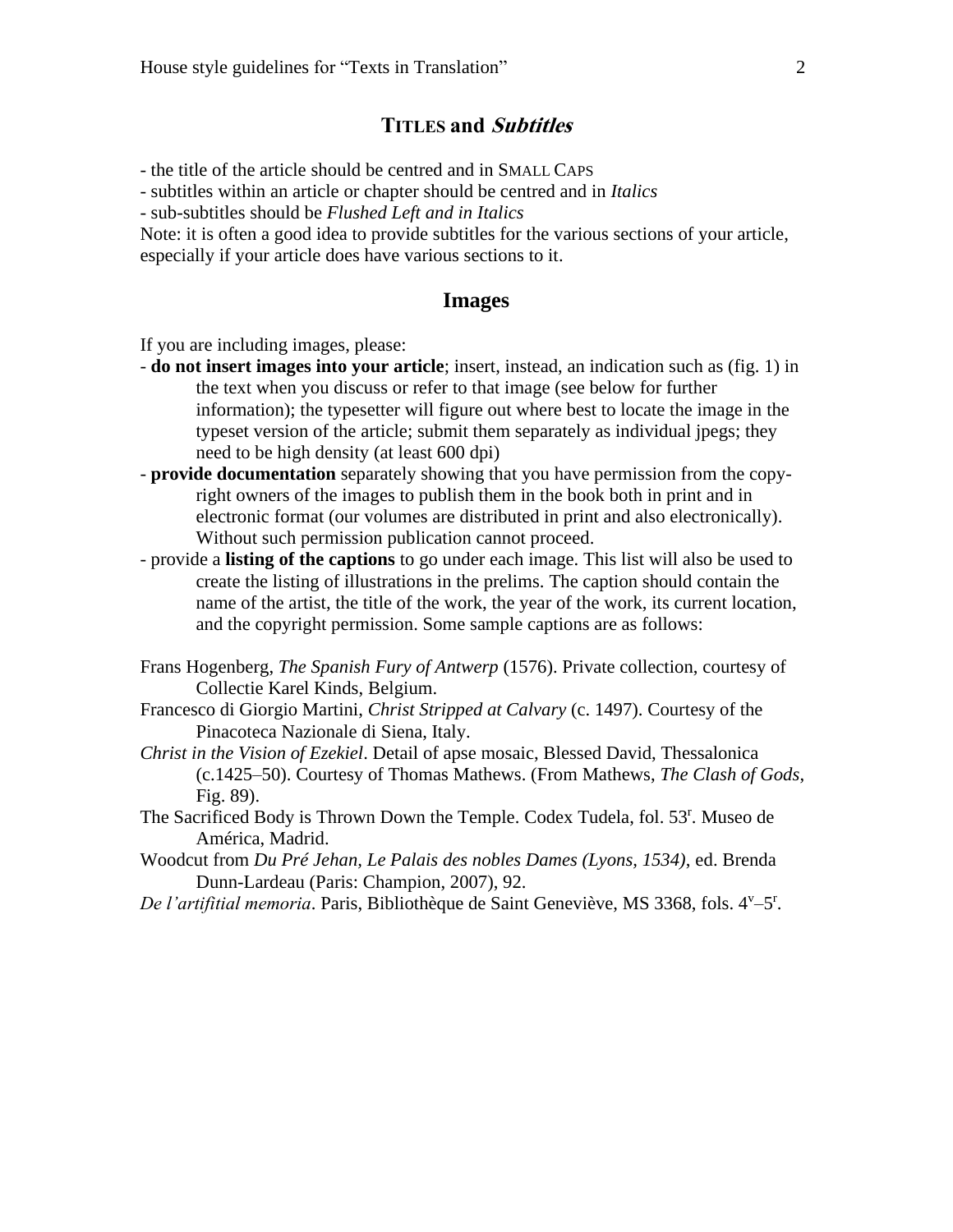# **Spelling**

- use Canadian English spelling conventions (not the default "English USA" that comes with Word). Cited material will, of course, retain the spelling conventions of the original and must **not** be "Canadianized". Some examples of Canadian spelling:

catalogue (not catalog) centre, centred, centring (not center, centered, centering) honour, honourable (not honor, honorable) instalment (not installment) marvellous (not marvelous) licence (noun), license (verb) (not license all the time) manoeuvre (not manoeuver, maneuver, ...) practice (noun), practise (verb) (not practise all the time) valour (but valorous) (not valor)

### **Citations in foreign languages**

- remember that many of **your readers will not have your linguistic abilities** and that the volume is really aimed at an English-reading public, so, if your citation in a foreign language is more than a simple word or phrase that anyone can easily understand, do **provide an English translation**.
- **short citations** should be integrated into your prose. Give the English translation first (and then put the original in parentheses either enclosed in "citation marks" or *in italics*, but "*not both*"). This makes reading of the text a lot smoother. For example:

Valla said he wanted to provide his reader with "something new" (*aliquid novi*).

- **longer citations** should be offset from the regular text and indented 5 points. In this case, place the foreign-language original in the footnote. In the case of poetry, use a forward slash / to separate verses and a double slash // to separate stanzas.

#### **Occasional words or short phrases in foreign languages** should be:

- in italics if they consist of only one or two words (or even three)
- in quotation marks if they consist of more than a couple of words

In other words, if you're really citing a text and not just using a foreign term, the citation should be in quotation marks like all cited material, with the English in the text and the original language in the footnote. The footnote should read as follows:

22. "taglisi e' capelli corti insino che scopra l'orecchio"; Conti, *La Vita del Beato Ieronimo Savonarola*, 122.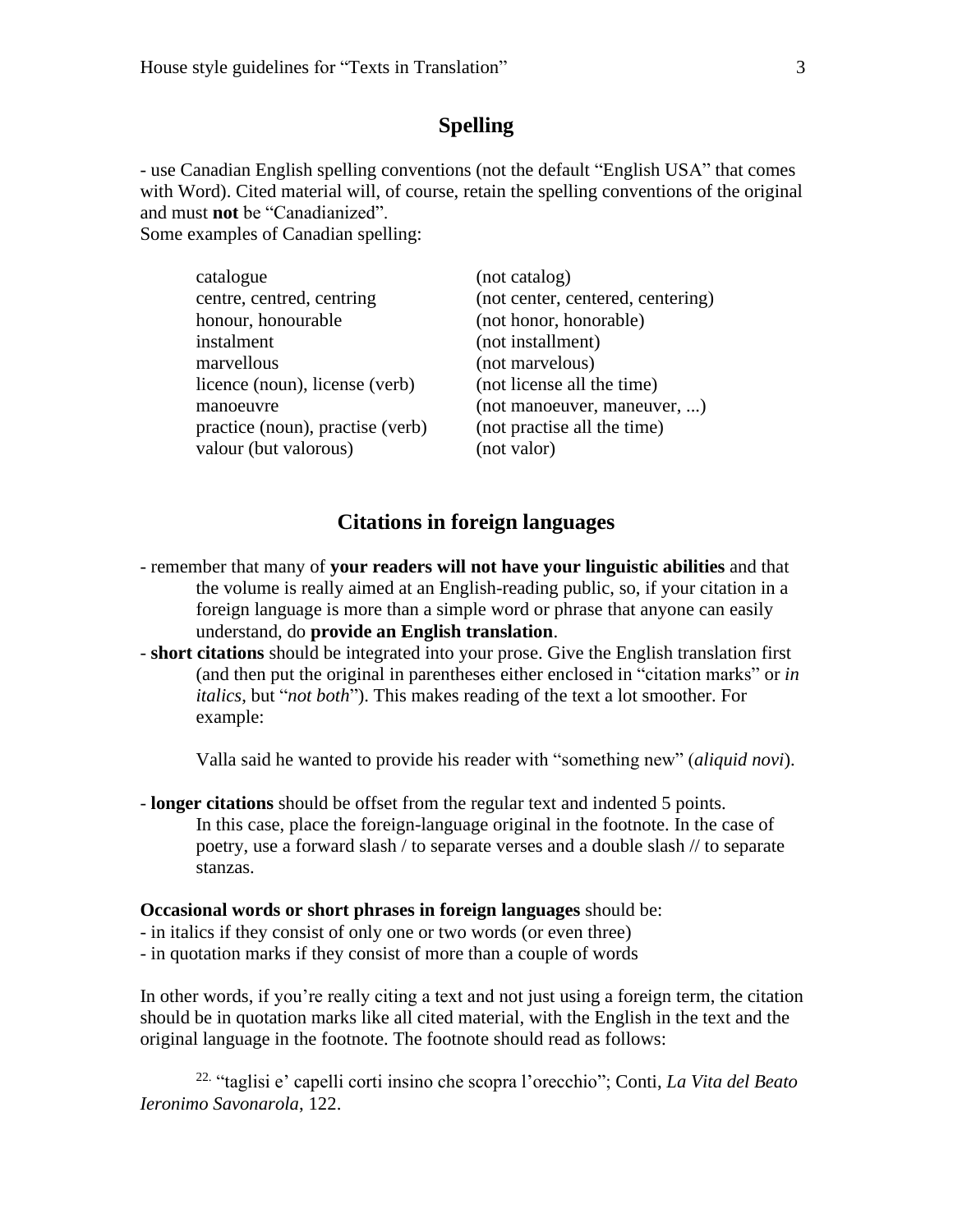### **Greek, Hebrew, and other Non-Roman Scripts**

If at all possible, avoid using non-Roman alphabets such as Greek or Hebrew alphabets (very few people can read them); use, instead, a transliteration of these Greek or Hebrew words into the Roman alphabet; for ex.,

write *logos* (not λόγος), *topos* (not τόπος)

Most of your readers will be able to figure out the Greek if it's in Roman script, but will be disadvantaged if it's in Greek script; with Hebrew, they will at least be able to identify and perhaps pronounce the word(s).

### **Numbers**

- for page numbers, use **full numbers**; for example, 225–230 (not 225–30)

- use a **n-dash**, not a hyphen to connect two numbers; 225–230 (not 225-230)
- for **year numbers**, you may reduce the number; for example, 1545–49.
- in your prose, spell out numbers between 0 and 100, then use numerals for numbers above 100; for ex.: There 150 candidates for the position, but only two were acceptable.

#### **Volume/page numbers:**

- for page numbers in a note or bibliographical entry, it is preferable to write 2:235 (not vol. 2, 235 nor vol. 2, p. 235 nor vol. 2:235). Similarly, it is preferable to write  $2:235-242$ . However, there may be reasons for using vol. 2, p. 235 ... if in doubt, do ask.
- normally, the p. or pp. is omitted; the fol. or fols., instead, is always included, and so is the signature (sig. or sigs.) for unpaginated and unfoliated pages.

### **Folio numbers**

- use fol. or fols., not c. or cc.; for example, fol. 5<sup>r</sup> (not c. 5<sup>r</sup>)

- superscript the r and v; for example, fols.  $3<sup>r</sup>-4<sup>v</sup>$ ,  $5<sup>r</sup>$ ,  $17<sup>v</sup>$ 

- note that a r-v is a single folio, not two; for example: fol.  $5^{r-v}$  (not fols.  $5^{r-v}$ )

# **Personal initials**

- there is no space between a person's initials, so: Grace A.H. Vlam not Grace A.H. Vlam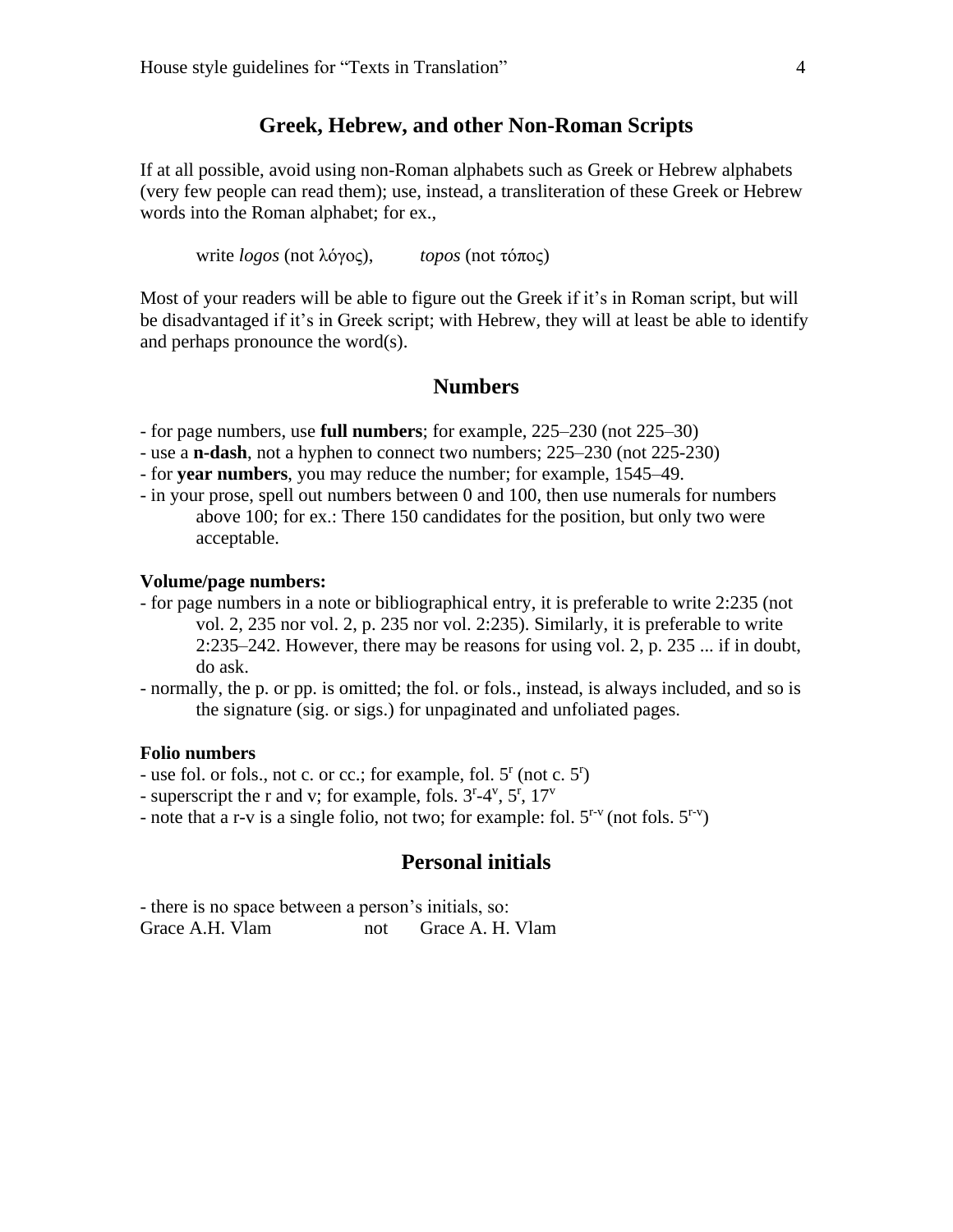### **Spaces**

- make sure there is a space after abbreviations; for ex.: fol. 5, bk. 5, ch. 5,

- make sure there is a space after "de'" in surnames such as: de' Medici but not if there is an apostrophe, such as in: d'Este, d'Aragona, if in doubt, check how your university library catalogue lists that person (like most university libraries, we adhere to the Library of Congress name authority). See below for more information on names and on alphabetizing names.

### **Periods**

- no periods in abbreviations of states; for ex.: Cambridge, MA: Cambridge University Press

### **Caps**

- always cap **century names** in Italian: Trecento, Quattrocento, Cinquecento, etc.

- cap **honorific titles** when immediately followed by the person's name, but not otherwise; for ex.:

> When Pope Clement VII met Emperor Charles V, the pope greeted the emperor warmly.

Do the same for titles such as: duke, earl, prince, queen, monsignor, bishop, cardinal, etc.

### **Dates**

- give all dates in the international standard, day month year; for ex.: 25 February 1505 not: February 25, 1505

- for dates in other styles (eg., *stile fiorentino*), provide the modern notation if confusion may arise; for ex.:

25 February 1504/5 (this would be 1504, *stile fiorentino*, 1505 *stile comune*)

- alternatively, you can use the *ab Inc.* or the *ab Nativ.* as appropriate; for ex.: On 25 February 1504 (*ab Inc.*) the pope issued a decree that ...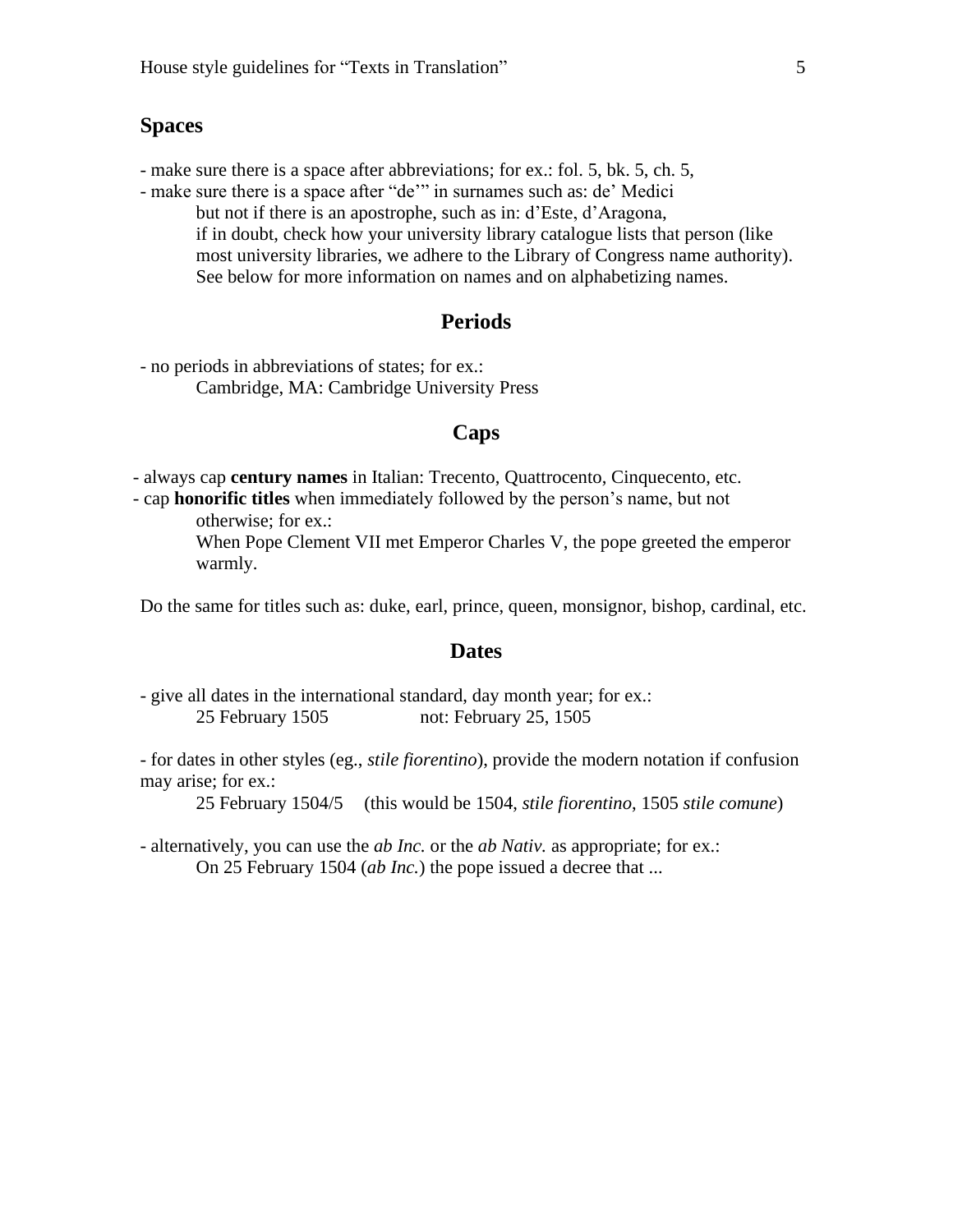### **Footnotes**

- use short format consisting of: Surname, *Short Title*, pages For example:

> Eisenbichler, *The Boys*, 225–230. Trexler, "Adolescence and Salvation," 71–85.

- do **not** use *ibid*. or *op. cit.*; instead, repeat the author's name and short title, as per above.

- if feasible, incorporate the bibliographic reference directly into the text (in parentheses); this is most convenient when referring extensively to a certain work or when referring to well-known works such as Dante's *Divine Comedy*, or Virgil's *Aeneid*, etc.

### **Cited Works**

At the end of your article, provide a bibliography of works that you cited in your article.

- use the title "**Cited Works**" and not "Works Cited"
- we do not distinguish between primary and secondary sources, but **we do distinguish between manuscript, printed, and electronic sources**
- list Manuscript Sources, Printed Sources, and Electronic Sources separately

- in some cases, you may want to use **abbreviations to refer to some often cited works** in order to reduce the amount of text and its repetition; in this case, provide a list of abbreviations in the bibliography right before the first set of entries;

### **Abbreviations in the bibliography of often cited works**

If you have consistently used an abbreviation for a book or collection of volumes in your article, you should provide a list of such abbreviations. This list should be given first in the "Cited Works" section, just before manuscripts and printed works. Sample entries for the abbreviations list:

- OL = Bruno, Giordano. *Opera latine*, eds. Francesco Fiorentino et al.. Naples: Morano, 1879–91; rpt. Stuttgart-Bad Cannstadt: Frommann Holzboog, 1962. 6 vols.
- OO = Ficino, Marsilio. *Opera omnia*. Basel: Heinrich Petri, 1576; rpt. Turin: Bottega d'Erasmo, 1962.
- *De amore* = Ficino, Marsilio. *Commentaire sur le Banquet de Platon Marsile Ficin*, ed. Raymond Marcel. Paris: Belles Lettres, 1956.
- *De vita* = Ficino, Marsilio. *Three Books on Life. De vita libri tres*, eds. Carol V. Kaske and John R. Clark. Medieval and Renaissance Texts and Studies, 57. Binghamton, NY: CEMERS, 1989.
- *Theologia* = Ficino, Marsilio. *Théologie platonicienne de l'immortalité des âmes*, ed. and trans. Raymond Marcel. Paris: Belles lettres, 1964–70. 3 vols.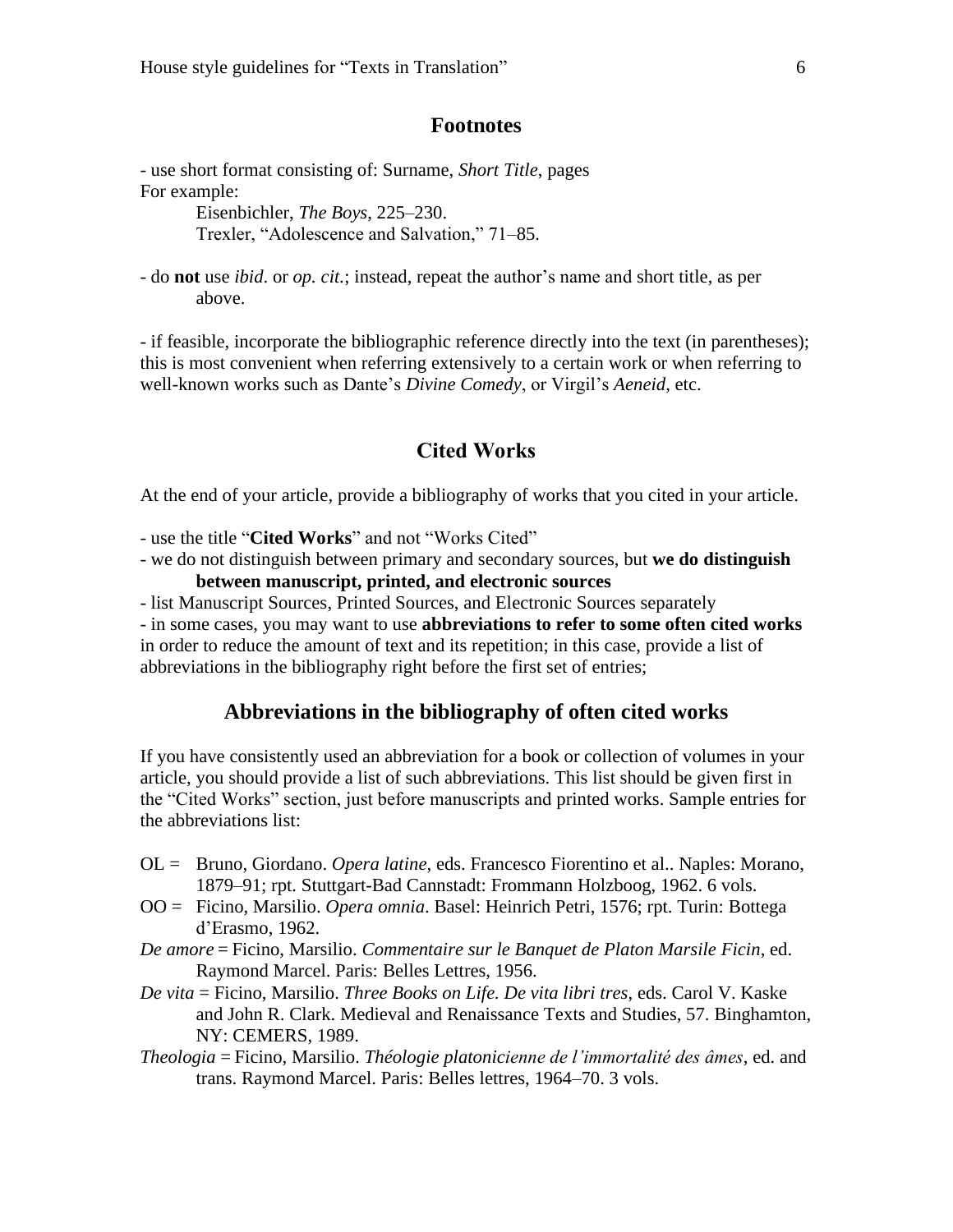### **For manuscript sources**

give the city, the archive, its standard abbreviation formula (if used in the footnotes), and then, below, the collection/fond and the manuscript number. If the manuscript has a title, do also give that manuscript's title. See the sample entries below.

Brussels. Bibliothèque Royale de Belgique (BRB)

Ms. 17219–20, fols. 2r–19v, *Waerachtige beschryvinge van de destructie geschiet binnen de stadt Mechelen gedaan by den Spaingaerden in den jaer 1572*

Florence. Archivio di Stato di Firenze (ASF) Atti del Podestà 3763. Camera, Provveditori e Massai, Entrata e Uscita (E&U) 9, 12. Carte Strozziane, III, 84, box vii. Diplomatico, Strozziana–Uguiccione.

- Milan. Archivio di Stato di Milano(ASMi) Sforzesco, Carteggio generale visconteo-sforzesco, Potenze estere, 271.
- Milan. Biblioteca Ambrosiana (BAMi) Manoscritto Z 247, sup.
- Oxford, Bodleian Library, Ashmolean (Ashm.) MSS. 58, 95, 120, 242, 394, 971–972, 1136, 1395, 1415, 1459.
- Vatican City. Biblioteca Apostolica Vaticana. (BAV) Vat. lat. 5878.

# **For printed sources**

- give full information; that is, make sure you give the title of books in full, including the subtitles; include the names of editors, translators, etc.; include the publisher of the volume. Do double-check that your information is complete and correct (check with your library catalogue and do not trust your own notes) - interfile books, articles, and theses alphabetically. See the sample entries below.

#### **Sample entries for books, editions, translations:**

- Achillini, Alessandro. *Commentaria in De physico auditu*. In his *Opera Omnia*. Venice: Hieronimus Scotus, 1545, fols. 64<sup>r</sup>-90<sup>r</sup>.
- Becker, Marvin B. *Medieval Italy: Constraints and Creativity*. Bloomington: Indiana University Press, 1981.
- Caron, Marie-Thérèse and Denis Clauzel, eds. *Le banquet du faisan: 1454: l'Occident face au défi de l'Empire ottoman*. Arras: Artois Presses Université, 1997.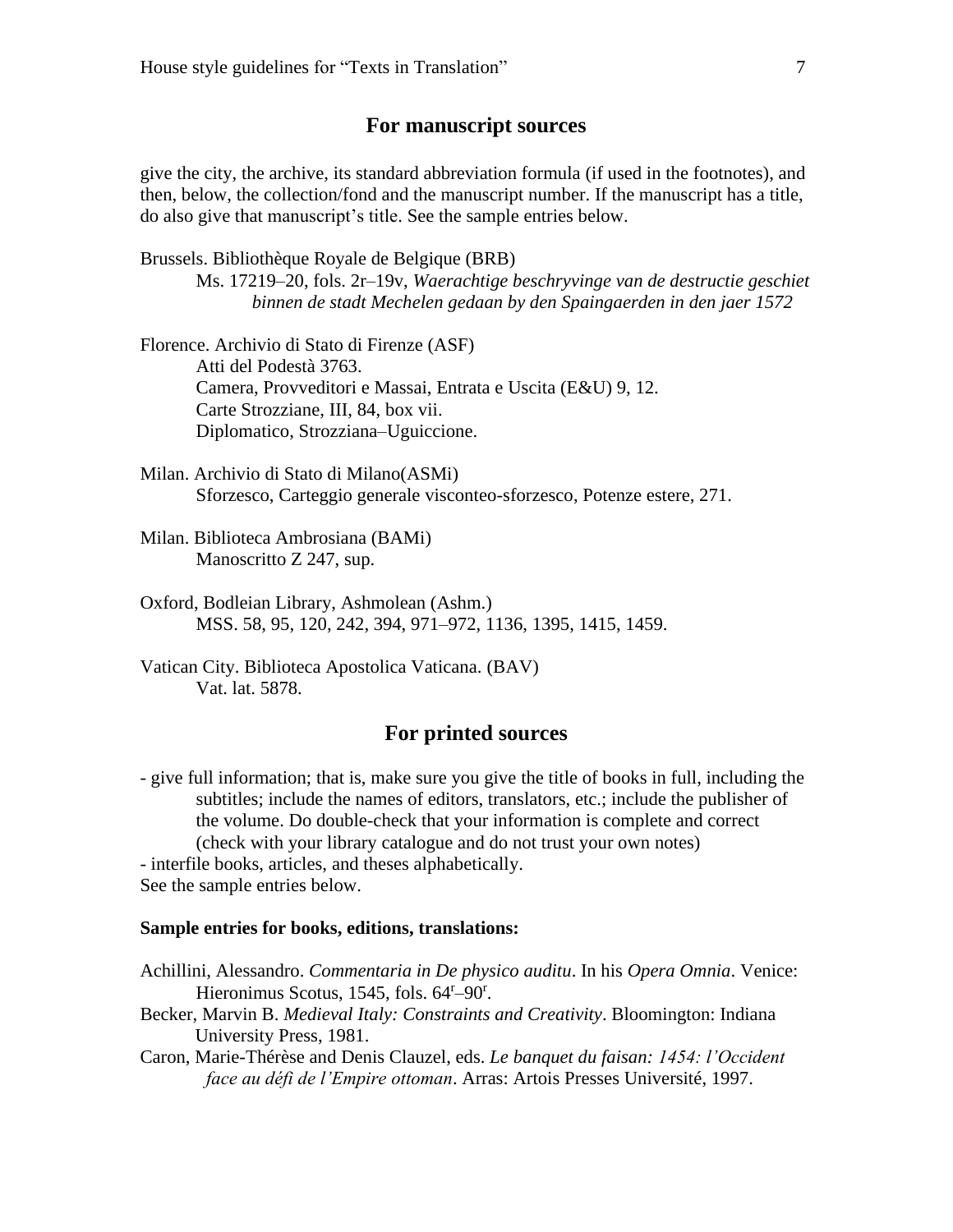- Compagni, Dino. *Dino Compagni's Chronicle of Florence*, ed. and trans. Daniel E. Bornstein. Philadelphia: University of Pennsylvania Press, 1986.
- Thompson, David and Alan F. Nagel, eds. and trans. *The Three Crowns of Florence*. New York: Harper and Row, 1972.

#### **Note that in the bibliography of cited works:**

- **foreign city names** are given in English if an English version exists, not in their own language: for ex.:

Florence, Rome, Venice, Padua, Cologne, Vienna, Moscow, etc.

- there is a **difference in the use of ed. and eds.**: if the ed. come before a name, it stands for "edited by" and so it is always given in the singular as ed. even if there are two or more editors, but if it comes after the name it stands for "editor" or "editors" and so, if there are two or more, it needs to be given in the plural as eds.
- sometimes it is advisable to add the **state or country** after the name of a city, especially if there is more than one place by that name or if it is a fairly unknown place. Normally it is added to places such as: Cambridge, UK; Cambridge, MA; Aldershot, UK; Burlington, VT; etc.
- if **an author has more than one entry**, use a line consisting of eight underscores and a period to replace the author's name (please do not use dashes ––– or hyphens ----, but use underscores  $\qquad \qquad .)$

### **Sample bibliographical entries for articles in journals**

- Arnaldi, Girolamo. "Dino Compagni cronista e militante 'popolano.'" *La Cultura* 21 (1983): 237–282.
- Trowbridge, Mark. "Processional Plays from Aalst: a View from the Archives." *Mediaevalia* 28.1 (2007): 195–217.

#### **Sample bibliographical entries for articles in collections**

- Ditchfield, Simon. "Reading Rome as a sacred landscape, c. 1586–1635." In Will Coster and Andrew Spicer, eds., *Sacred Space in Early Modern Europe*. Cambridge, UK: Cambridge University Press, 2005, 167–193.
- Hughes, Diane Owen. "Invisible Madonnas? The Italian Historiographical Tradition and the Women of Medieval Italy." In Susan Mosher Stuard, ed., *Women in Medieval History and Historiography*. Philadelphia: University of Pennsylvania Press, 1987, 25–57.

#### **In the entries above, note that:**

- **-** the name of the editor of the collection comes before the title of the collection and the given name comes before the family name
- page numbers are given at the end of the entry and there is no pp.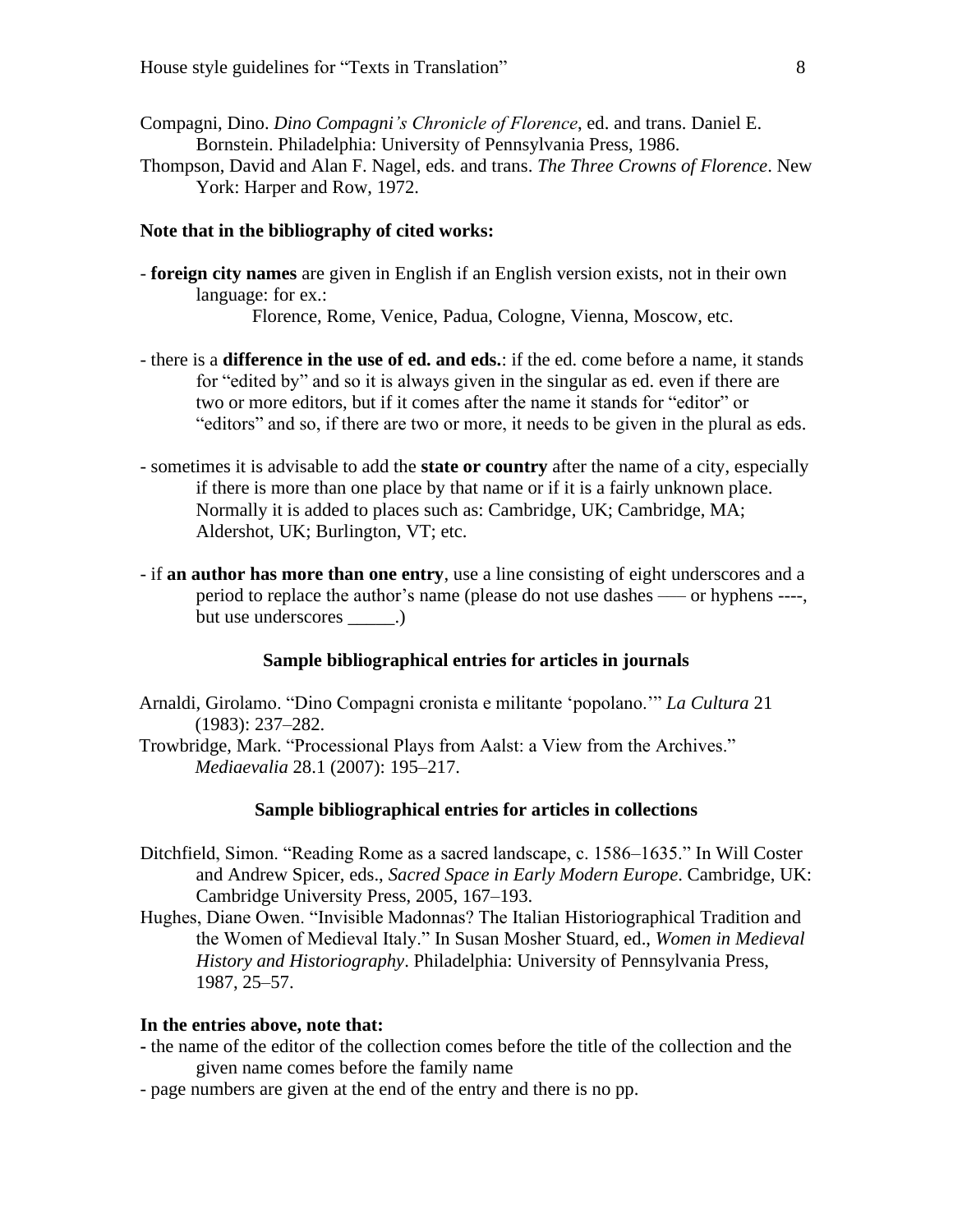#### **Sample bibliographical entries for entries in dictionaries or encyclopaedias**

Encyclopaedia or dictionary entries should be treated like articles in a collection of essays. At times, however, these reference works are only online and so there is no page number, in which case in lieu of a page number indicate *sub voce*. I don't particularly care if you indicate the date when an online entry was accessed (I think it's irrelevant info). If the reference work exists in both print and web format, it might be good to provide both sets of information. See the examples below.

- Bousquet, G.H. "*Ghusl*." In P. Bearman, Th. Bianquis, C.E. Bosworth, E. van Donzel and W.P. Heinrichs, eds., *The Encyclopaedia of Islam,* 2nd edition. 2012. Online at: https://referenceworks.brillonline.com/entries/encyclopaedia-of-islam-2/\*- SIM\_2524
- Considine, John. "Encyclopaedias and Dictionaries." In Philip Ford, Jan Bloemendal, and Charles Fantazzi, eds., *Encyclopedia of the Neo-Latin World*. Leiden: Brill, 2014,  $251 - 263$ .
- Edler De Roover, Florence. "Borromeo, Galeazzo." In *Dizionario biografico degli italiani*, vol. 13. Rome: Istituto dell'Enciclopedia Italiana, 1971, 48–49.
- Fosi, Irene. "Medici, Maddalena de'." In *Dizionario Biografico degli Italiani*, vol. 73. Rome: Istituto della Enciclopedia italiana, 2009, *sub voce*. Online at: http://www.treccani.it/enciclopedia/maddalena-de-medici\_(Dizionario-Biografico)/
- Marchetti, Valerio. "Caroli, Giovanni." In *Dizionario Biografico degli Italiani*. Rome: Istituto dell'Enciclopedia Italiana, 1977, 523–526. Online at http://www.treccani.it/enciclopedia/giovanni-caroli\_(Dizionario-Biografico)/.
- Krahn, Cornelius, Nanne van der Zijpp and James M. Stayer. "Münster Anabaptists." In *Global Anabaptist Mennonite Encyclopedia Online*. 1987. Accessed 4 Jul 2019. Online at

http://gameo.org/index.php?title=M%C3%BCnster\_Anabaptists&oldid=161085.

#### **Sample bibliographical entries for Doctoral, PhD, or MA theses**

- Heiber, Beatrice. "Die Idee der Liebe in den '*Dialoghi* d'amore' des Leone Ebreo." Ph.D. dissertation. Munich, Ludwig Maximilians Universität, 1986.
- Liesenborghs, Philippe. *Het Edele Vermaak: De Jacht in de Spaanse Nederlanden onder de Aartshertogen.* Licentiate Dissertation, Katholieke Universiteit, Leuven, a/a 2004–05. Online http://www.ethesis.net/jacht/jacht\_inhoud.htm
- Wilson, Carolyn C. "Giovanni Bellini's Pesaro Altarpiece: A Study in Context and Meaning." Ph.D. dissertation. New York. New York University, 1976. Ann Arbor, MI: University Microfilms, 1977.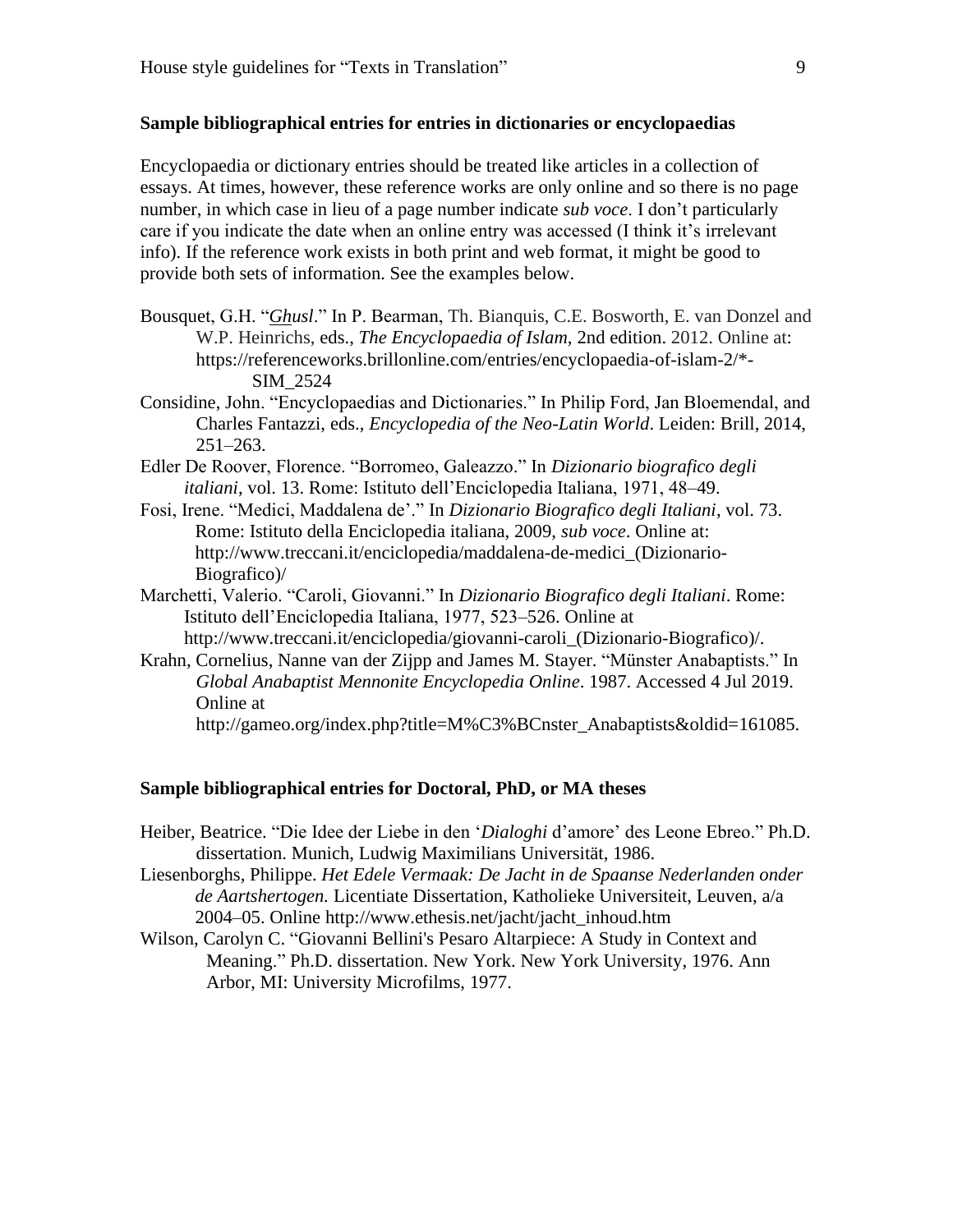#### **Sample bibliographical entries for Electronic sources**

Anselm, St*. Proslogium, Monologium, an Appendix in Behalf of the Fool, Gaunilon, and Cur Deus Homo.* Online at http://www.ccel.org/ccel/anselm/basic\_works.pdf. *Catechism of the Council of Trent*, trans. Donovan. Online at: https://archive. org/details/thecatechismofth00donouoft Chiquart Amiczo. *Du Fait de Cuisine*. ca. 1420. Trans. Elizabeth Cook. Online http://www.davidfriedman.com/Medieval/ Cookbooks/ Du\_Fait\_de\_Cuisine/. Unpaginated. Olejarz, Harold. Bowes Museum, England. August 2004. Swan Video. Online http://bit.ly/SBJ53.

"The Montaigne Project" http://www.lib.uchicago.edu/efts/ARTFL/projects/montaigne/

**In the footnotes**, online resources should be indicated as follows: <sup>8</sup> Aquinas, *Summa Theologica*, Secunda Secundae Partis, Q.2.5; online. <sup>12</sup> *Catechism of the Council of Trent*, trans. Donovan; online.

### **Remember that:**

- **a book or an article that has been scanned** and made available on the internet as a PDF is **not** an electronic source, but a printed source, and so it should be listed in the printed sources section. You may, if you wish, provide the internet address for the scanned version of that item by adding "Online" at the end of the entry and then giving the URL, but it's not really necessary to do so.

**A true internet source** is something such as a database that exists **only** as an internet database and not as a previously or even contemporaneously published printed book.

#### **Sample entries for printed books that have been scanned:**

- Prajda, Katalin. "Manetto di Jacopo Ammanatini, the Florentine Woodcarver-Architect and Pippo Scolari's Castle in Ozora." In Marjeta Ciglenečki and Polona Vidmar, eds., *Art and Architecture around 1400. Global and Regional Perspectives.*  Maribor: Faculty of Arts of the University of Maribor, 2012, 75–79. Online at academia.edu.
- Ceccarelli, Giovanni. "The Price for Risk-Taking: Marine Insurance and Probability Calculus in the Late Middle Ages." *Journal Electronique d'Histoire des Probabilités et de la Statistique/Electronic Journal for History of Probability and Statistics* 3.1 (2007): 26 pp. Online at ww.jehps.net/Juin2007/Ceccarelli Risk.pdf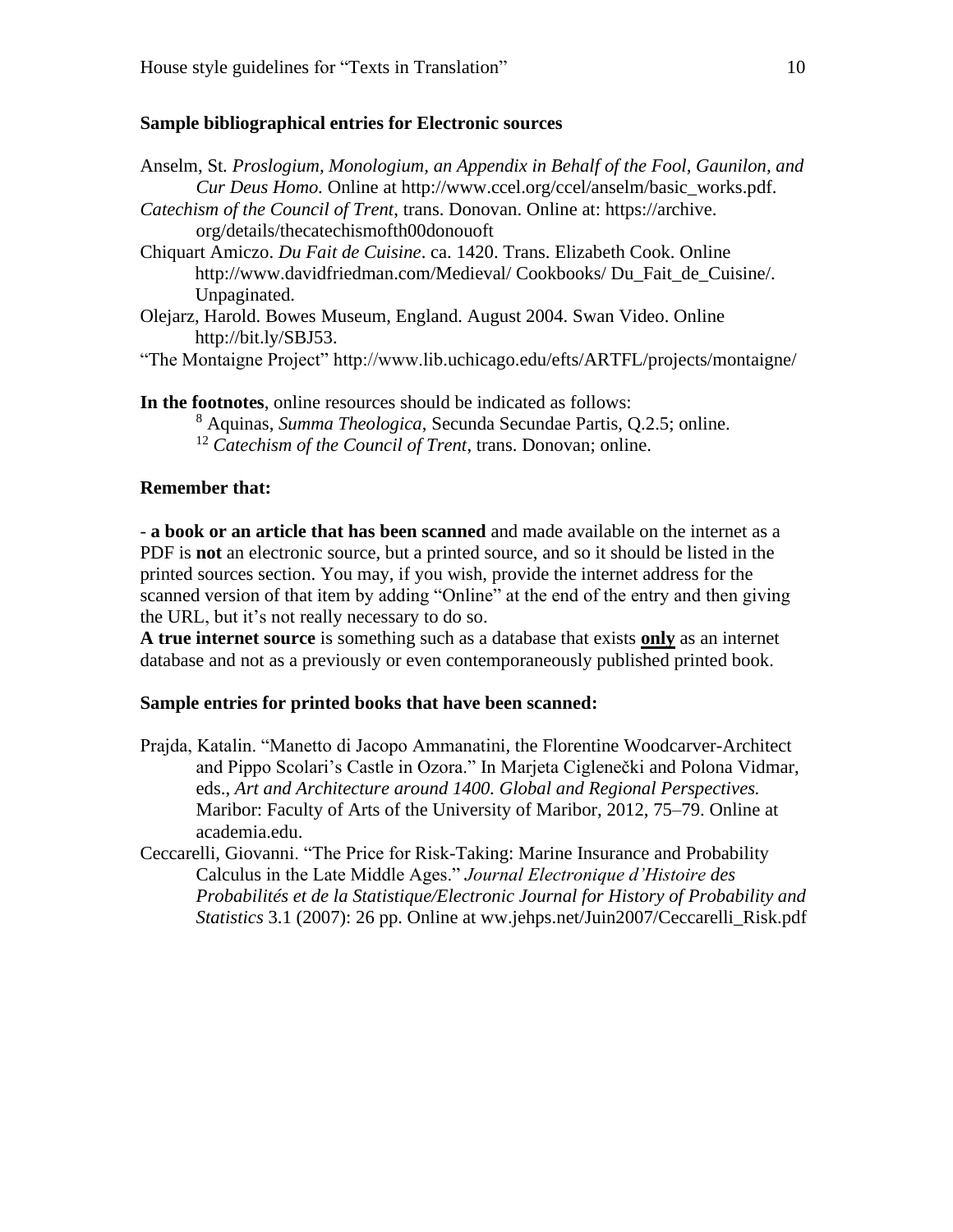### **How to alphabetize foreign names in the bibliography**

If in doubt, check the way the Library of Congress does it (that is, check it in your own university catalogue if you are in the USA or Canada) and then follow it (most of the time LC is correct ... but not always, so sometimes one needs to ignore LC and do it as is appropriate – in this case, it is helpful to check the catalogue of the appropriate national library).

#### **Italian names with d', de, de', di, da**, ....

The general rule of thumb is that if the D is capitalized, then it is part of the surname and the surname is alphabetized under D; for example:

D'Ancona, Alessandro D'Ascia, Luca De Caprio, Vincenzo De Maria, Sandro but if the d is lower case, then it is not part of the surname and so the surname is alphabetized under the next word; for example: Este, Isabella d' Palestrina, Giovanni Pierluigi da Medici, Lorenzo de'

but note the exceptions when the "da" is an indication of provenance, such as:

Vespasiano da Bisticci Uguccione da Pisa Catherine of Siena

(so, if in doubt, do consult with Library of Congress name authority; university library catalogues use LC for their name authorities, so your USA or CDN university library give the name in the right format)

### **German names with "von"**

These are generally alphabetized under the family name, **not under the "von**"; for ex.

Amsdorf, Nikolaus von Bundschuh, Benno von Diesbach, Nikolaus von Eck, Johann Maier von Hutten, Ulrich von Karlstadt, Andreas Bodenstein von

### **Dutch names with "van"**

These are, instead, generally alphabetized **under "van";** for ex. van Borssele, Anna van Cranvelt, Frans van der Haeghen, Ferdinand van Hallewyn, George